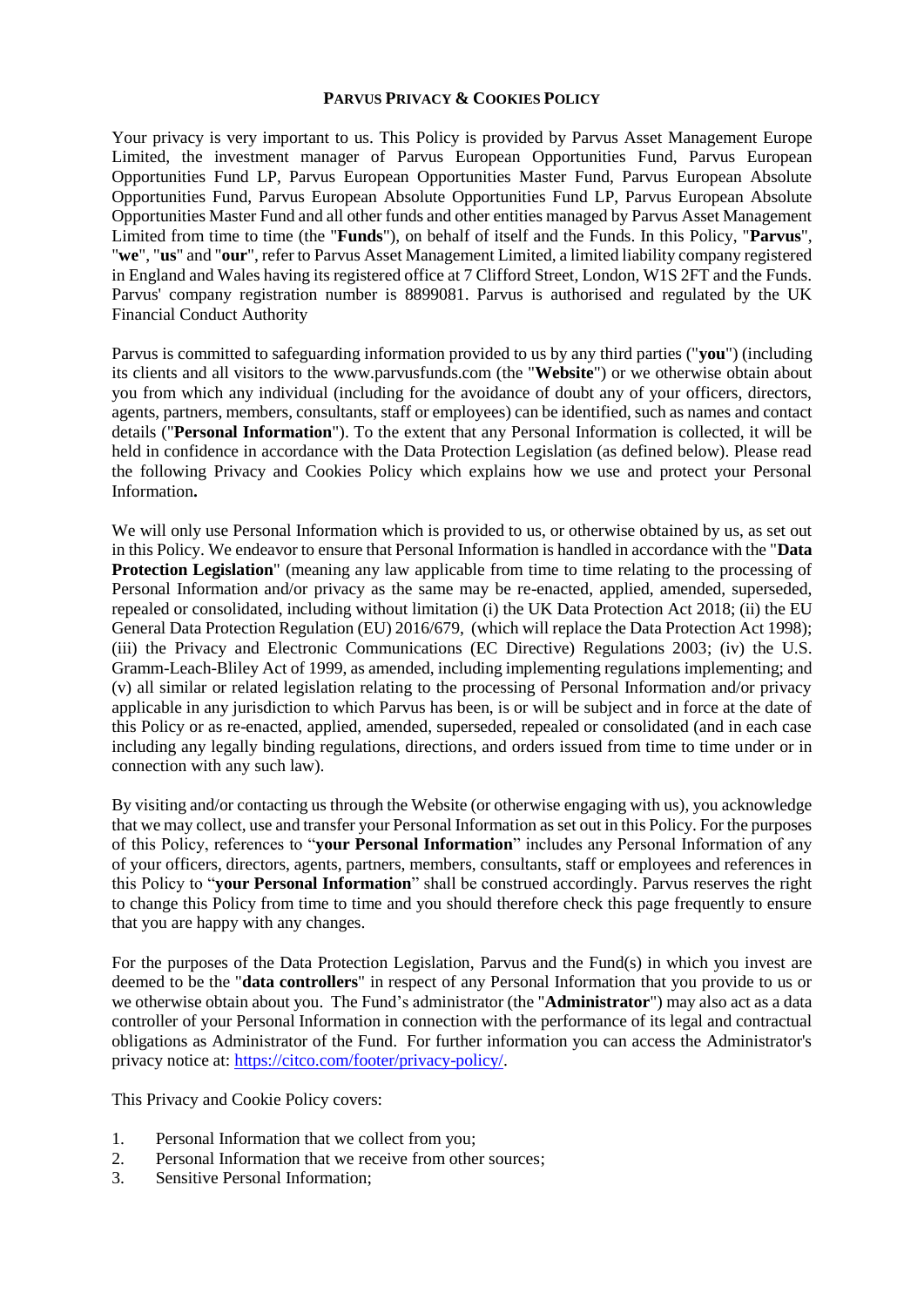- 4. what we do with your Personal Information;
- 5. how we share your Personal Information;
- 6. our security and data retention measures;
- 7. international transfers;
- 8. your rights;
- 9. complaints;
- 10. our use of cookies;
- 11. changes to this Privacy and Cookies Policy; and
- 12. our contact information.

## **1. PERSONAL INFORMATION THAT WE COLLECT FROM YOU**

Parvus provides investment management services to the Fund(s), in which you are considering investing or are currently invested and Parvus also provides certain investor-related services to investors in the Funds, on behalf of these Funds. In connection therewith, when you engage with us (e.g. sending us emails, contacting us via telephone, visiting or making an enquiry through the Website or making transactions with the Funds), you may provide Personal Information about yourself including your name and contact details (e.g. your work and/or home address, email address and telephone number).

If you consider investing in any of the Funds, you may also provide us with certain financial information and various other necessary Personal Information (e.g. your national insurance number, social security number (or equivalent), identity documentation, risk profile, date of birth, investment history and bank details). Where you make use of our Website we may also collect information about your use of the Website (as applicable) (e.g. your IP address and choice of web browser).

We also have CCTV in some of our offices for the purpose of crime prevention and where this is used, we will display appropriate notices. Some of the communal areas in our premises use CCTV for the purpose of crime prevention. However, this is under the control of a third party and therefore you should consult any notices they display and their privacy statements for more information.

In order to comply with our legal obligations, we record all calls made on certain partners, officers and/or employees' telephone lines. This may be without the use of a warning or warning tone, and you shall use reasonable endeavours to notify relevant staff and contractors that we may record telephone calls with them and procure that they consent to their conversations being recorded.

Where you provide Personal Information on behalf of another individual, you are responsible for notifying that individual that you have provided their Personal Information to us and directing them to this Policy as to how we will process their Personal Information.

# **2. PERSONAL INFORMATION THAT WE RECEIVE FROM OTHER SOURCES**

We may receive information from third parties who collect Personal Information from you and pass it on to us or make it available to us. For example: (i) where we or any of the Funds' service providers conduct verification or anti-money-laundering checks on prospective investors or where we receive contact details and other Personal Information from intermediaries; (ii) where another individual or entity makes an investment on your behalf, they may provide us with certain Personal Information to effect the making of the relevant investment; and (iii) your employer may provide your Personal Information to us in connection with services that we provide to our clients. Where this is the case the third party is responsible for informing you that they have shared your Personal Information with us, directing you to this Policy as to how we will process your Personal Information and obtaining any relevant consents from you to ensure you are happy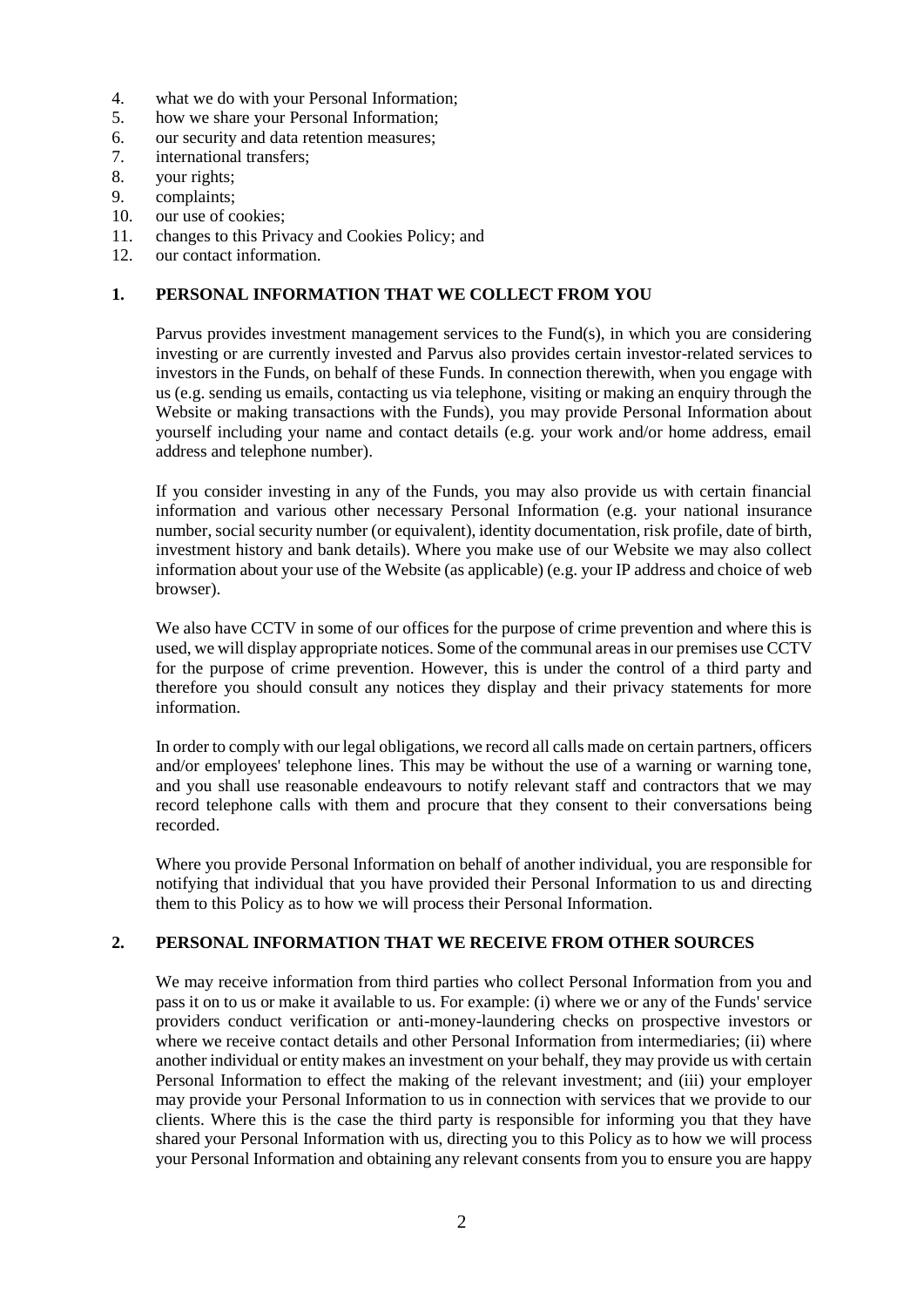with the ways in which your Personal Information will be used, but once we are holding it, we will only handle it in accordance with this Policy.

### **3. SENSITIVE PERSONAL INFORMATION**

"**Sensitive Personal Information**" is Personal Information concerning an individual's (i) racial or ethnic origin; (ii) political opinions; (iii) religious beliefs or other beliefs of a similar nature; (iv) membership of a trade union; (v) physical or mental health or condition; (vi) sexual life or orientation; (vii) commission or alleged commission of any offence or any proceedings for any offence committed or alleged to have been committed by him/her, the disposal of such proceedings or the sentence of any court in such proceedings.

You may provide us with Sensitive Personal Information from time to time in connection with your application to invest in the Funds, our provision of client-related services or otherwise. In such cases, the provision of this information is entirely voluntary and subject to your express consent. However, we may be unable to carry out some activities necessary to process your application, instructions or other requests without the provision of such information. Where necessary, we may also process such information in the establishment, exercise or defence of legal claims.

Where we do receive Sensitive Personal Information, we will only keep such information for as long as strictly necessary in order to comply with our obligations under the law.

## **4. WHAT WE DO WITH YOUR PERSONAL INFORMATION**

Some of the Personal Information we collect or acquire is collected and processed so we can perform our investor related services, some for the purpose of legal compliance and some for the purposes of our legitimate business interests (namely to carry out and improve our business, to analyse the use of the Website and to service and support our staff and clients).

We will only use your Personal Information in order to:

- (i) perform any agreement that we may have with you;
- (ii) supply investment-related services and correspond with you;
- (iii) provide support in respect of these services;
- (iv) improve our Website and other investor-related services;
- (v) comply with our own legal obligations;
- (vi) for our internal business processes, such as updating and maintaining records; and
- (vii) monitor and record calls for compliance, quality, business analysis, training and related purposes in order to pursue the legitimate interests of the Parvus and the Funds to improve their service delivery.

Where you have explicitly consented at the time we collected your Personal Information or where we otherwise have a right to do so, we may also use your Personal Information to let you know about our other services that may be of interest to you and/or inform you about important changes or developments to our services, by post, telephone and e-mail.

If you change your mind about us using your Personal Information in the ways described in this Policy, please let us know by contacting us using the details set out at section 12 below. Please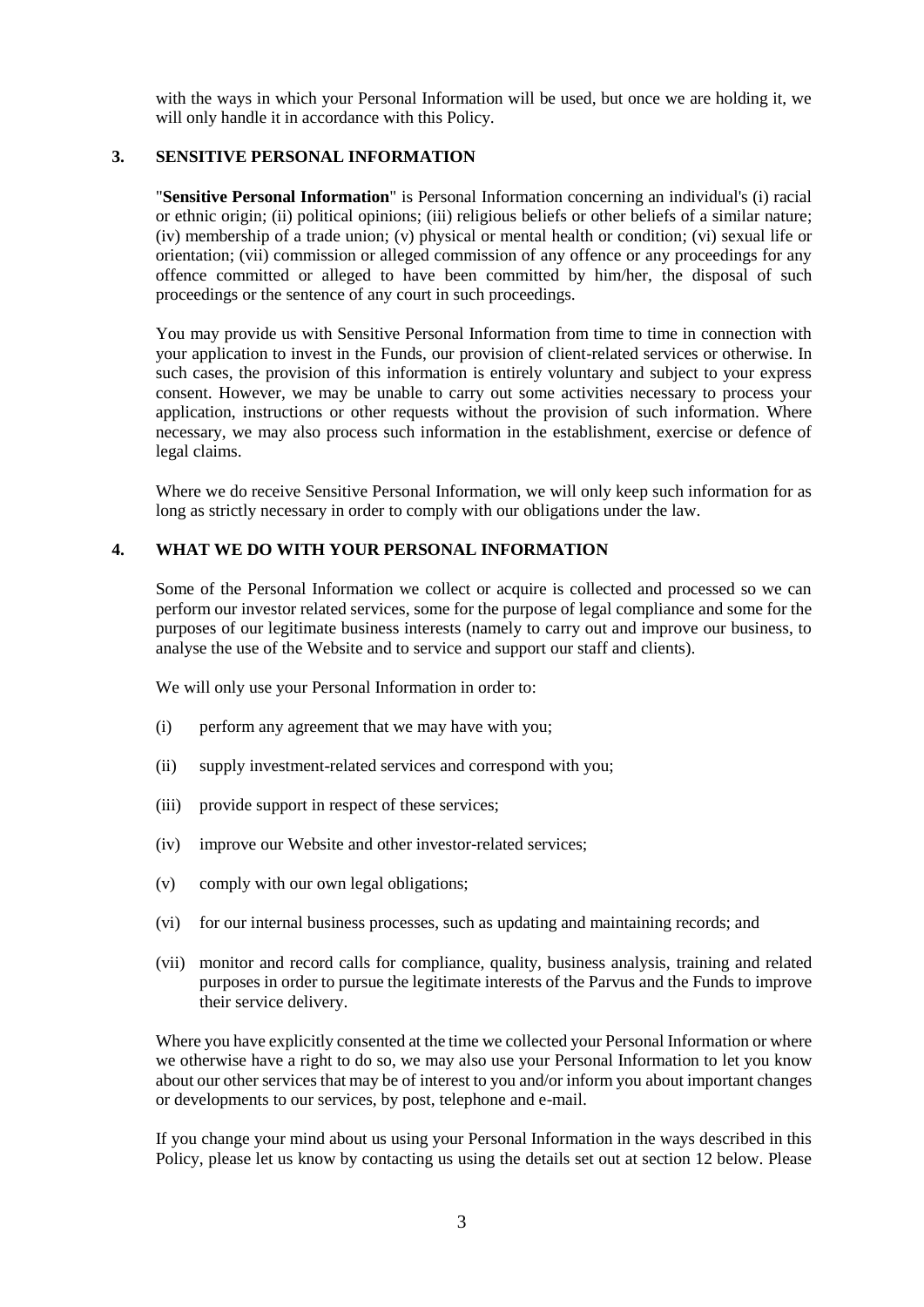note that we have to retain some Personal Information in certain circumstances in order to comply with our legal and regulatory obligations.

### **5. HOW WE SHARE YOUR PERSONAL INFORMATION**

Where it is necessary for (i) the performance of our investor-related services role; (ii) any agreement we may have with you; or (iii) our internal business processes, we may share your Personal Information with certain third parties such as our other group companies, appointed representatives, legal and other professional advisors, third party service providers, the Funds and their legal and other professional advisors, third party service providers (including, without limitation, the Funds' administrator and its group companies).

By submitting your Personal Information to us, you acknowledge that such third parties shall receive and process your Personal Information. We will never sell your data.

In addition, it may be necessary to disclose your Personal Information (i) if we are under a duty to disclose your Personal Information in order to comply with any legal obligation (such as antimoney laundering obligations or anti-terrorist financing obligations); (ii) to assist a regulator or any competent authorities (including tax authorities), courts and/or similar bodies; (iii) to enforce our rights under any agreement we may have with you; or (iii) carry out an internal investigation or protect the rights, property, or safety of Parvus, our group companies and our clients, directors, employees or other personnel. This includes exchanging information with other companies and organisations for the purposes of fraud protection and prevention.

# **6. OUR SECURITY AND DATA RETENTION MEASURES**

The Personal Information you provide to us will be transferred to and stored on our servers in the UK and we take steps to protect your Personal Information from unauthorised access and against unlawful processing, accidental loss, destruction and damage.

We will only keep your Personal Information for as long as we reasonably require it and, in any event, only for as long as we have a legal basis, right or obligation to keep it.

Where you have chosen a password which allows you to access certain parts of the Website, you are responsible for keeping this password confidential. We advise you not to share your password with anyone.

Unfortunately, the transmission of information via the internet is not completely secure and, although we will take steps to protect your Personal Information, we cannot guarantee the security of your Personal Information transmitted via the Website; any transmission is therefore at your own risk.

To protect your personal information from unauthorised access and use, we apply organisational and technical security measures in accordance with Data Protection Legislation. These measures include computer safeguards and secured files and buildings. We will notify you of any material personal data breaches affecting you in accordance with the requirements of Data Protection Legislation.

# **7. INTERNATIONAL TRANSFERS**

In processing your Personal Information, it may be necessary for us to transfer your Personal Information outside the UK and/or European Economic Area ("**EEA**"). It may also be accessed by staff operating outside the UK and/or EEA who work for us or for one of our suppliers or group companies. This includes staff engaged in, among other things, the provision of support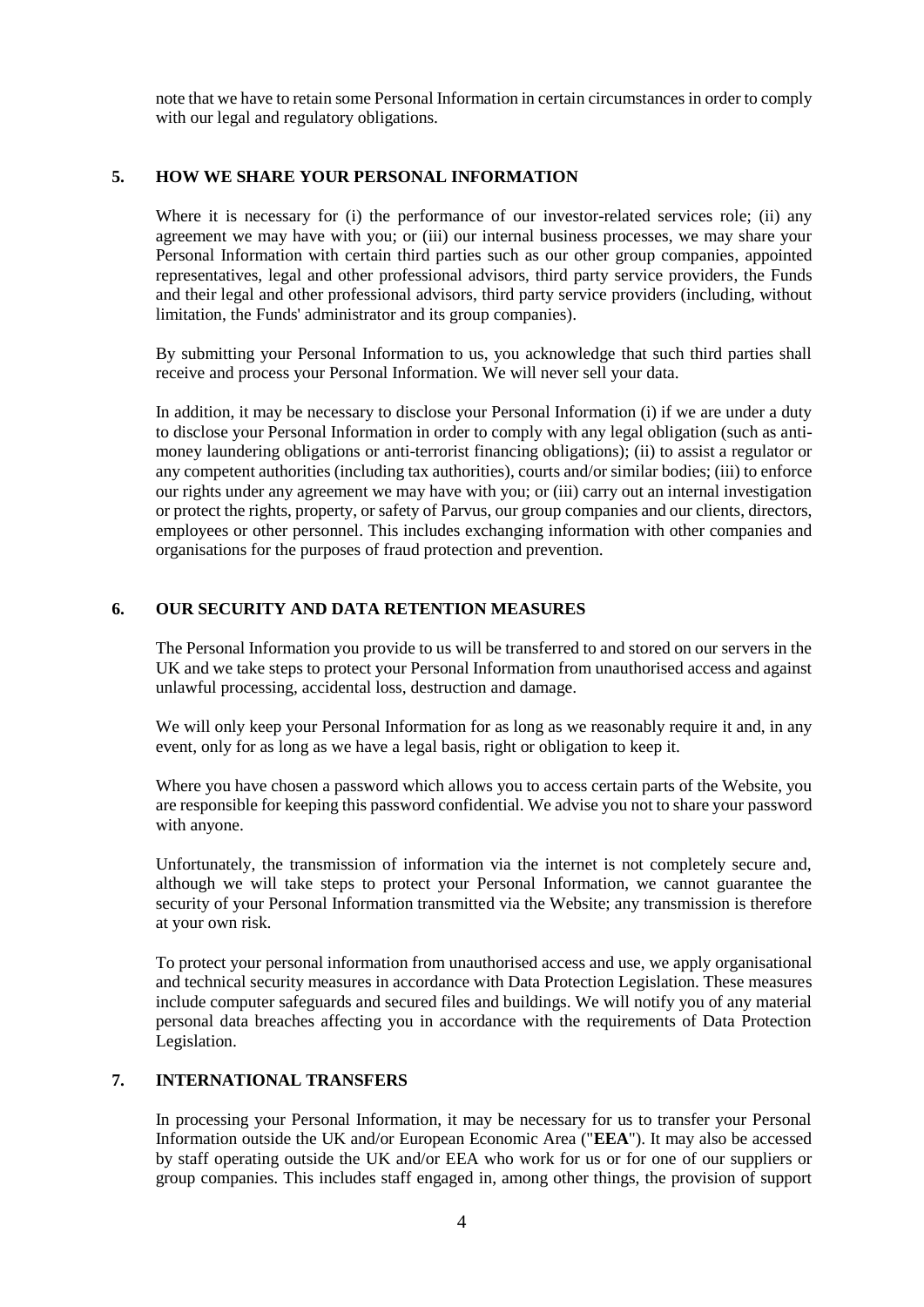services. We will take all steps reasonably necessary to ensure that your Personal Information is treated securely and in accordance with this Policy and the Data Protection Legislation when it is processed in, or otherwise accessed from, a location outside the UK and/or EEA. We and any of our delegates and service providers will not transfer Personal Information to a country outside of the UK and/or EEA unless we have your explicit consent to do so or that country (i) ensures an adequate level of data protection and appropriate safeguards are in place; or (ii) relies on one of the derogations provided under the Data Protection Legislation.

In the UK, the Secretary of State for the Department for Digital Culture, Media and Sport and the Information Commissioner have prepared a list of countries that are deemed to provide an adequate level of data protection which to date includes the EEA countries, Gibraltar, Andorra, Argentina, Guernsey, the Isle of Man, Israel, Jersey, New Zealand, Switzerland, Uruguay, Japan (private sector organisations only) and Canada (commercial organisations only).

The European Commission has done the same and to date, its list includes Andorra, Argentina, Guernsey, the Isle of Man, Israel, Jersey, New Zealand, Switzerland, Uruguay, Japan (private sector organisations only) and Canada (commercial organisations only).

Further countries may be added to these lists by the relevant regulatory body at any time. If a third country does not provide an adequate level of data protection then we, or any of our delegates and service providers will ensure it puts in place appropriate safeguards such as the standardised contractual clauses for data transfers approved by the relevant regulatory body in accordance with the Data Protection Legislation. Where any transfer takes place under a written contract, any individual whose data is transferred has the right to request a copy of that contract and may do so by contacting us using the details below.

By submitting your Personal Information to us, you acknowledge this transfer, storing or processing of your Personal Information.

#### **8. YOUR RIGHTS**

You have the right to ask us not to process your Personal Information for marketing or research purposes. If you have given us your express consent, or where we otherwise have the right to do so, we may use your Personal Information for marketing purposes. You can exercise the right to prevent such processing at any time by contacting us using the details set out at section 12 below. You are entitled to know some details about the Personal Information we hold about you and to ask us to: (a) make any changes to ensure that any Personal Information we hold about you is accurate and up to date; (b) erase or stop processing any Personal Information we hold about you where there is no longer a legal ground for us to hold it; or (c) in some circumstances, transfer any information we hold about you to a specified third party. If you wish to exercise any of these rights, please contact us using the details set out at section 12 below.

#### **9. COMPLAINTS**

Should you have any queries or complaints in relation to how we use your Personal Information, please contact us using the details set out at section 12 below. Should you wish to take any complaints or queries further, you have the right to contact the competent data protection regulator, such as the Information Commissioner's Office regarding such issues.

Our Website may, from time to time, contain links to and from third party websites. If you follow a link to any of these websites, please note that these websites have their own privacy policies and that we do not accept any responsibility or liability for these websites or their related policies. Please check these policies before you submit any Personal Information via these websites.